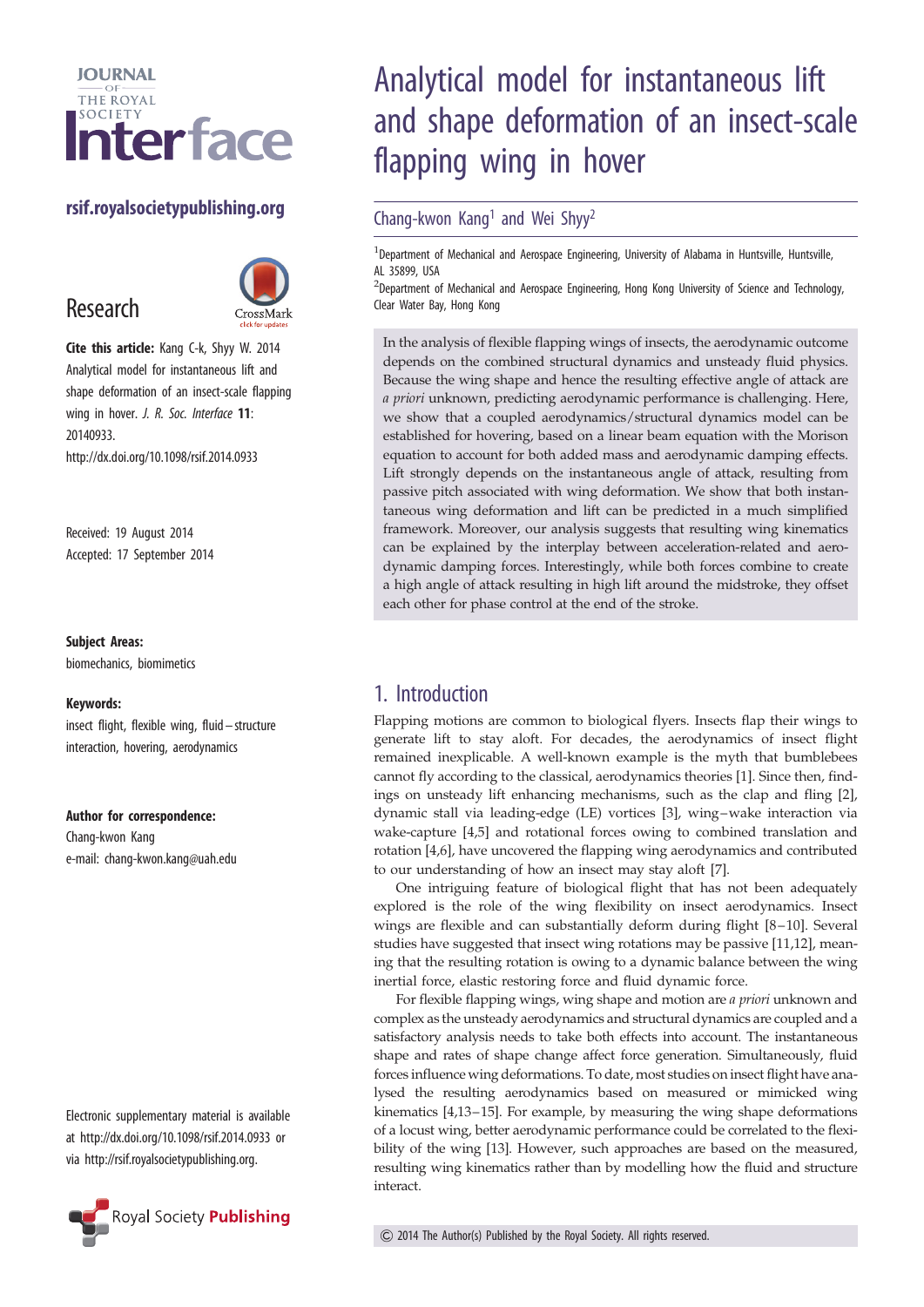While high-fidelity simulations [[16](#page-8-0)–[19](#page-8-0)] and experimental work [[20,21](#page-8-0)] can yield instantaneous information of the flow field and wing deformations of flexible flapping wings in hover flight, analytical formulation of the lift and wing deformation as a function of time has not been developed for flexible flapping wings in hover. Such an analytical procedure not only offers a faster way to analyse the aerodynamics compared with computational or experimental methods, but also directly evinces the relations between different physical mechanisms and offers a framework to better understand the nature of fluid–structure interactions (FSIs).

Recently, several scaling analyses have successfully modelled the lift generation of a flexible wing, e.g. [[21,22](#page-8-0)], by capturing the first-order, important mechanism in the FSI. For example, we introduced scaling relationships that provide time-averaged estimates for the lift, power input and efficiency [[22\]](#page-8-0). The proposed scaling was consistent with relationships based on experiments in air [\[21](#page-8-0)] and in water (appendix A), covering a wide range of fluid densities [\[22](#page-8-0)].

In general, the fluid dynamic force acting on a moving wing can be decomposed into two terms: (i) the acceleration– reaction force, often linearized by the added mass [[23\]](#page-8-0) and (ii) the force induced by the vorticity in the flow field [\[22,24](#page-8-0)], or the aerodynamic damping term. For example, the rigid wing models by Theodorsen [\[25](#page-8-0)] for forward flight and Dickinson et al. [\[4\]](#page-8-0) for hover flight also include both forces.

However, the aforementioned scaling analyses account only for one of the two components. For example, the scaling that we derived [[22](#page-8-0)] mainly accounts for the accelerationrelated forces, i.e. added mass and wing inertial force, and neglects the aerodynamic damping; furthermore, the effect of shape deformation on the fluid dynamics was not explicitly addressed. Consequently, the scaling analysis only gives an estimate of the time-averaged quantities.

The instantaneous information of both wing deformation and lift can be critical for the understanding of biological flight, especially in regard to offering input to flight stability and control. For insects, with the notable exception of butterflies, the instantaneous information from flapping may not be as critical for simple flight dynamics models, because flapping time is much faster than that of the entire flyer [\[7\]](#page-8-0). Regardless, better instantaneous aerodynamic force models are needed to improve the time-averaged estimate and our understanding of insect flight. Moreover, the dynamic flight stability is an inherent property of a flapping insect [[26](#page-8-0)] with three types of flight control in general [[26\]](#page-8-0) (i) stabilization control to stabilize inherently unstable flight by applying time-varying control forces and moments; (ii) manoeuvre control to produce fast turns by applying large, time-varying control forces and moments and (iii) steady-state control, for example, to change from hover to forward flight. Because the dynamics of a flapping flyer is the result of coupling between unsteady aerodynamics and timevarying body and wingmotions, an accurate analysis of stability and dynamics requires instantaneous information of how wing deformation and lift change in time.

Here, we show that under the assumption of small wing deformation, lift and drag can be decoupled in the two-way FSI. The combined fluid–structure coupling simplifies to a dynamic balance between chordwise wing deformation and drag. We model the drag on the wing with the Morison equation [\[27](#page-8-0)], accounting for both added mass and aerodynamic damping. The resulting partial differential equation can be solved for the instantaneous wing deformation. Wing deformations

produce a passive pitch with an angle of attack  $\alpha$ , a key aerodynamic metric [\[16\]](#page-8-0), which directly influences the generation of aerodynamics force. Specifically, instantaneous lift follows from the quasi-steady model [\[4,16\]](#page-8-0) based on the corresponding angle of attack owing to wing deformations.

[Figure 1](#page-2-0) highlights the outcome of the model proposed by showing three representative angles of attack owing to passive pitch  $\alpha$  and lift coefficients  $C_{L}$  as a function of time. Both  $\alpha$  and  $C_L$  agree excellently with high-fidelity numerical results [\[16](#page-8-0)]. The high-fidelity solutions were obtained from a well-validated Navier-Stokes equation solver, fully coupled with a structural dynamics solver [[16,22](#page-8-0)]. The Reynolds number is relevant for fruit flies:  $Re = Uc/v = 100$ , based on the midstroke velocity  $U$ , wing chord length  $c$  and kinematic viscosity of fluid  $\nu$ . A sinusoidal plunge motion  $h$ with amplitude  $h_a$  and frequency f is imposed on the LE of the wing as  $h(t) = h_a \cos(2\pi f t)$  as a function of time t (figure  $1h$ ). In the absence of freestream for hovering flight, we set the maximum translational velocity U of the flat plate at LE as the reference velocity, such that  $U = 2\pi f h_a$ [[15,16,28](#page-8-0)]. The reduced frequency becomes a geometrical quantity:  $k = \pi f c / U = c/(2h_a)$  and is inversely proportional to the Keulegan–Carpenter number  $K_C$ , often used in discussion of the Morison equation [\[29](#page-8-0)],  $K_C = \pi/k$ .

Suffice it to say that numerous other important questions remain, for example, how insects can optimize energy consumption using flexible wings. These issues are beyond the scope of this study and are considered to be unresolved issues.

## 2. Material and methods

# 2.1. Dimensionless parameters for the fluid –structure interaction and case set-up

The dimensionless parameter for the FSI is the frequency ratio  $f/f_1$ , where  $f_1$  is the first natural frequency of the wing in chordwise direction. For the high-fidelity numerical solution, the ratio between the structural density  $\rho_s$  and fluid density  $\rho_f$  was set to  $\rho^* = \rho_s/\rho_f = 7.8$ , and the thickness of the wing  $h_s$  was 2% of the chord, i.e. the thickness ratio is  $h_s^* = h_s/c = 0.02$ . The density ratio is similar to steel in water or a light material in air. The case set-up in the high-fidelity simulations was motivated by rigid wing experiments in mineral oil [\[4](#page-8-0)–[6,30\]](#page-8-0). For insects, wing bending is mainly owing to wing inertia as the density ratio  $\rho^*$  is typically of the order  $O(10^3)$  [\[22,31\]](#page-8-0). The mineral oil has a density that is  $7 \times 10^2$  times greater than air, such that the accelerationreaction force, which is often linearized by the added mass, becomes the dominant force that deforms the wing [\[22](#page-8-0)]. Still, the study of the aeroelastic response of insect wings in such a low density ratio system is justified as long as the resulting aeroelasticity matches the actual motion [[30\]](#page-8-0) as illustrated by a rigid wing with  $\rho^* = 1.4$ [\[4\]](#page-8-0), crane fly [\[12\]](#page-8-0) or shown by the  $\gamma$ -scaling analysis [[22](#page-8-0)]. More importantly, the presented analytical model is not restricted to specific values of density ratios. In addition, a recent study suggests that flexible bending for animal locomotion is universal in air and water [\[32\]](#page-8-0).

In the high-fidelity analysis, we varied the reduced frequency  $k$ and the frequency ratio  $f/f_1$  by changing the plunge amplitude  $h_a$ and Young's modulus of the wing E, respectively, in order to probe their influence on the resulting aerodynamics and the structural deformations [\[16\]](#page-8-0). The range selection of  $h_a$  was motivated from biological flyers [\[33\]](#page-8-0), such that  $0.25 < k < 2.35$ .

For most natural flyers, the first bending mode is the most dominant mode for the deformation of a flapping wing [[21,22,34](#page-8-0)]. In this study, we consider  $f/f_1 \leq 0.4$ , such that the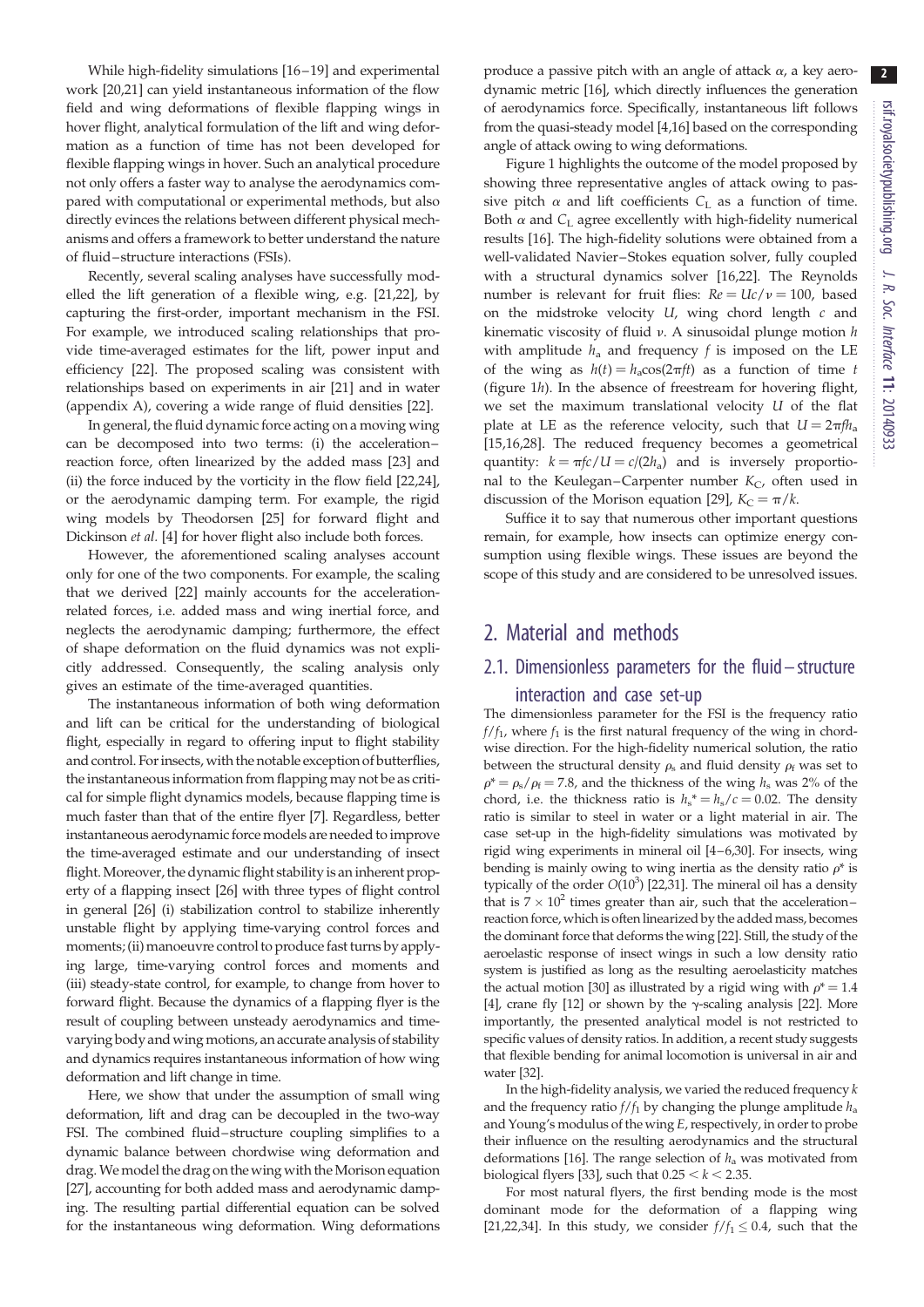<span id="page-2-0"></span>

Figure 1. Representative passive pitch  $\alpha$  and lift coefficient C<sub>L</sub> on a passively rotating flapping wing in hover. Time histories of  $\alpha$  and C<sub>L</sub> for (a,d) a reduced frequency of  $k = 1.65$ ; and a frequency ratio of f/f<sub>1</sub> = 0.21, (b,e)  $k = 0.6$ ; f/f<sub>1</sub> = 0.25 and (c,f)  $k = 2.35$ ; f/f<sub>1</sub> = 0.40. (Red solid line) Current analytical model; (black solid line) high-fidelity model of Kang & Shyy [[16](#page-8-0)].  $(a-c)$  Wing shapes are shown at seven equally spaced time instants during a flapping stroke to the left. (q) Front view of a fruit fly (Drosophila melanogaster) wing and schematic of two-dimensional cross sections of the wing [[16](#page-8-0)]. (h) Two-dimensional model of the flapping stroke shown in (g). Wing deformations lead to an angle of attack  $\alpha$ . The angles at the middle and end of the strokes are  $\alpha_m$  and  $\alpha_e$ , respectively. Directions of lift and drag are normal and parallel to the imposed plunge motion, respectively. The wing deformations are the same as in  $(b)$ . (i) Variable s is the coordinate along the wing. Passive pitch angle  $\theta$  owing to relative wing deformation at the trailing edge  $w_{\text{TE}}$  can be used to decompose the resultant aerodynamic force  $F$  into lift  $L$  and drag  $D$ .

resulting phase lag covers advanced rotation and symmetric rotation, which are critical for rigid and flexible wings [[4,16\]](#page-8-0). Biological relevance of these parameters and case set-up were discussed in our previous work [\[16\]](#page-8-0). A table of data points can be found in the electronic supplementary material.

While three-dimensional effects, such as spanwise flow that seem to stabilize the LEVs [[35](#page-8-0)] or LEV – tip–vortex interaction [\[36\]](#page-8-0) are notable in general, the chordwise flexibility is essential and warrants an independent study [[16](#page-8-0),[37](#page-8-0)]. Furthermore, at  $Re = O(10^2)$ , the effects of spanwise flow on the overall aerodynamics are less important than they are at higher Reynolds numbers [[35,38\]](#page-8-0). In addition, the characteristics of the LEVs in two-dimensions for plunging motions are representative of three-dimensional flapping wings as long as the stroketo-chord ratio is within the range of typical insects, i.e. around 4 to 5 [[33,39,40](#page-8-0)], which we consider in this study.

#### 2.2. Fluid – structure interaction of flexible wings

#### in hover

We consider hovering motions. In a hover flight, the flyer maintains its position and, therefore, the forward flight velocity is zero. In other words, the freestream velocity is zero. The main purpose of plunging motions in a hover flight is to generate a force, which is lift, to sustain the weight of the flyer, see for example the seminal work by Dickinson et al. [\[4\]](#page-8-0) on the aerodynamics of hovering insects. The projection of the resulting fluid dynamic force in the direction of the plunge motion is called drag (figure 1h).

We consider a non-dimensional flow field with unit density initiated by a two-dimensional flat plate with unit chord and flat edges [[16](#page-8-0)]. The wing is a linear elastic flat plate of uniform thickness  $h_s$ , density  $\rho_s$  and Young's modulus E. The wing is oriented vertically. As the flat plate follows the imposed horizontal motion  $h(t)$  at the LE, the resulting fluid dynamic force dynamically balances with the wing inertia and the elastic bending forces, modelled locally as a linear Euler –Bernoulli beam as

$$
\Pi_0 \frac{\partial^2 v^*}{\partial t^{*2}} + c_\text{d} \frac{\partial v^*}{\partial t^*} + \Pi_1 \Delta^{*2} v^* = F^*,\tag{2.1}
$$

where v is the displacement owing to bending motion,  $\Pi_0 =$  $\rho^* h_s^* (k/\pi)^2$  is the effective inertia, the inertia of the wing normalized by the fluid dynamic variables  $[22]$ ,  $c<sub>d</sub>$  is the nondimensional structural damping coefficient,  $\Pi_1 = E h_s^{*3}$ /  $(12\rho_f U^2)$  is the effective stiffness, the wing stiffness normalized by the fluid dynamic variables  $[22]$  and  $F$  is the uniformly distributed transverse fluid force per unit length on the wing, such that  $F^* = F/(\rho_f U^2)$ . The superscript (asterisk) indicates non-dimensional variables. The dimensional variables are nondimensionalized with U, c and the period of a motion stroke  $T = 1/f$ , respectively.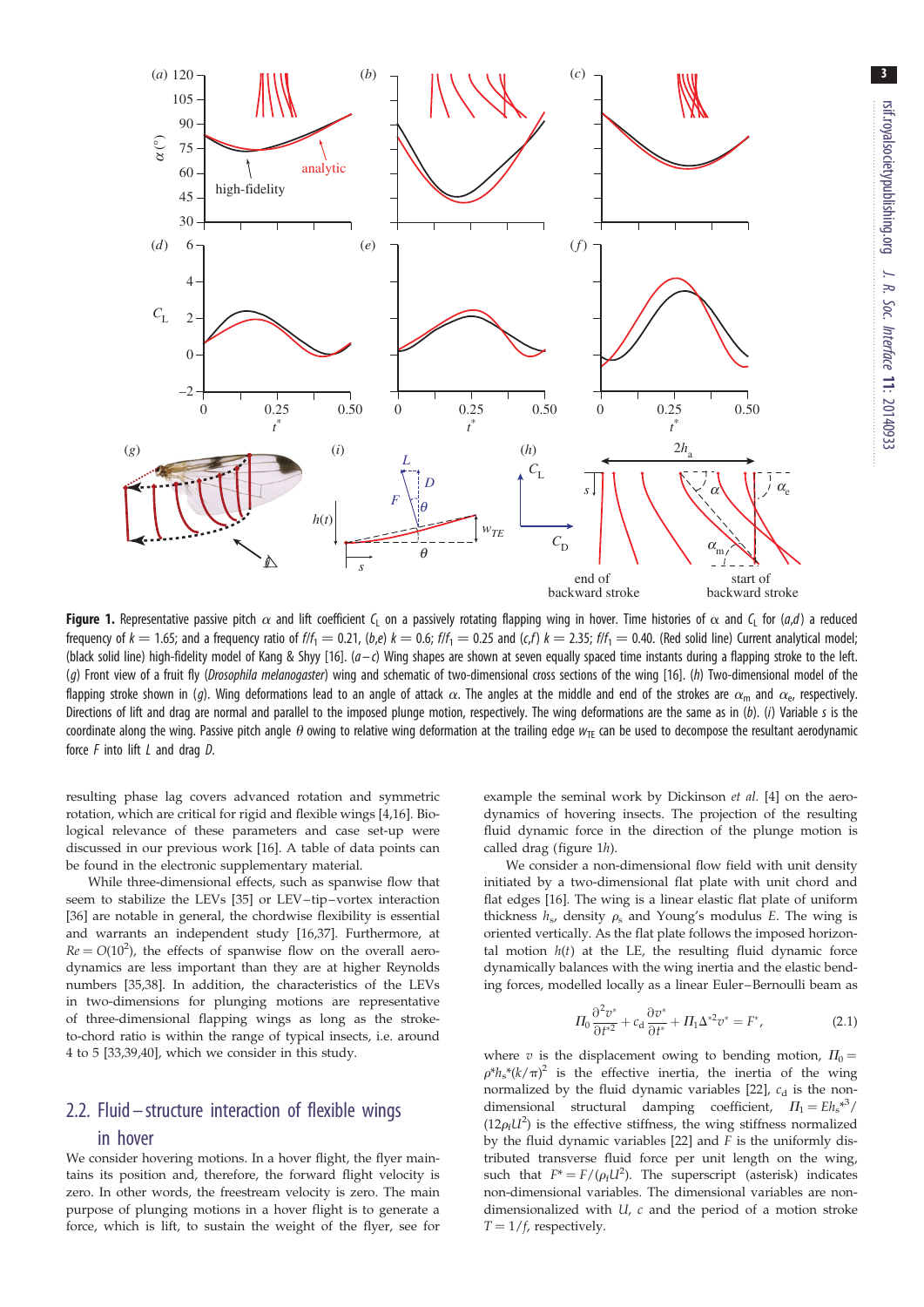The FSI in flexible flapping wings is a two-way coupled system: the fluid dynamic forces influence the wing deformations and, simultaneously, the wing deformations affect fluid dynamic forces. The force  $F$  on a real insect wing is governed by the unsteady Navier–Stokes equations. However, Navier–Stokes equations are nonlinear and a closed, analytical expression does not exist for F in general. We discuss in §2.3, how we can approximate F by identifying the first-order mechanisms, maintaining the two-way coupling.

Zero initial conditions are assumed. Remaining boundary conditions are that the angle at the LE is zero and that the trailing edge (TE) is a free end. The inhomogeneous boundary condition at the LE can be homogenized by considering the wing deformation relative to the LE,  $w = v - h$  [\[22\]](#page-8-0). The resulting wing camber deformations  $w$  can also be regarded as an angle between the TE and LE leading to the angle of attack  $\alpha(t^*)$  [\(figure 1](#page-2-0)h). The acceleration term owing to h becomes the inertial force.

# 2.3. Small deformation assumption and decoupling of lift and drag

One of the assumptions of the Euler –Bernoulli beam model is that  $dw/ds$  is assumed to be small, where  $s$  is the coordinate along the wing ([figure 1](#page-2-0)i). Therefore, the angle  $\theta$  between TE and LE also remains small, because  $\theta \approx (w_{\text{TE}} - w_{\text{LE}})/c \sim$  $\Delta w/\Delta s \approx dw/ds \ll 1$ . As a consequence, the fluid dynamic force can be assumed to act normal to the wing, i.e. only the drag D has the principal contribution to the wing deformation. The contribution from lift is much smaller than from drag and, therefore, neglected in the dynamic balance of the FSI system.

Based on scaling arguments, we found that, for the deformation of flexible flapping wings, the fluid dynamics force term could be well approximated by the added mass force for various cases at  $k > O(1)$  and  $Re > O(10^2)$  [[22](#page-8-0)]. Moreover, based on equation (2.1), we derived scaling relationships between the aerodynamic performance, such as the time-averaged propulsive force and the propulsive efficiency, and the shape deformation parameter  $\gamma$  defined as

$$
\gamma = \frac{Stk(1 + (4/\pi)\rho^* h_s^*)}{\Pi_0 \{(f_1/f)^2 - 1\}},
$$
\n(2.2)

where  $\gamma$  can be obtained from *a priori* determined parameters. The Strouhal number,  $St = \frac{fh_a}{U}$ , another important parameter in flapping wing aerodynamics, becomes a constant for the chosen velocity scale U in hovering flight. A physical interpretation of  $\gamma$  is a length scale for the resulting TE deformation relative to LE, normalized by the chord [\[22\]](#page-8-0). Therefore, the small wing deformation assumption translates to  $\gamma \ll 1$ , which corresponds to  $\theta \ll 1$ .

The drag on a moving body, immersed in viscous fluid can be described by the semi-empirical Morison equation [\[27](#page-8-0),[29](#page-8-0)]. The Morison equation includes both added mass and aerodynamic damping. The added mass is proportional to wing acceleration. The aerodynamic damping term is proportional to the square of the wing velocity. Because we assume small wing deformations, the drag on the wing is dominated by the imposed plunge motion h. As a result, we neglect the higher-order contributions from  $w$  on drag  $D$ . The resulting fluid dynamic force  $F$  in equation (2.1) in terms of the resulting Morison equation becomes

$$
F \approx D \approx \frac{\pi \rho_f c^2 \ddot{h}}{4} + \rho_f c \dot{h} |\dot{h}| C_v.
$$
 (2.3)

The added mass was modelled with the classic solution for the force acting normal to a thin flat plate with chord  $c$  moving with the position  $h$  [\[22](#page-8-0)]. The aerodynamic damping coefficient  $C_v$ depends on k, Re, etc., in general [\[29](#page-8-0)] and may also be a function of space and time. Experimental measurements on an oscillating rigid flat plate in a water tank suggest that  $C_v = 15(k/\pi)^{0.5}$ 

exp(1.88/Re<sup>0.547</sup>), applicable for  $1.01 < Re < 1057$  and  $0.67 <$  $k < 2$  [\[29\]](#page-8-0). In the original formulation, the period number was used, which is equal to the Keulegan –Carpenter number, instead of the reduced frequency, i.e.  $P_e = K_C = \pi/k$ . The Reynolds number of  $Re = 100$  is in the range of applicability, and the majority of the high-fidelity solutions are in the applicable range of  $k$ . The magnitude of  $C_v$  increases with  $k$  and when the relative importance of the viscous effects becomes more important, i.e. as the Reynolds number decreases.

The quadratic term of the aerodynamic damping yields the additional damping term  $h\dot{w}$ , because the square of the local wing velocity is  $\dot{\vec{v}}^2 = (\dot{h} + \dot{w})^2 = \dot{h}^2 + 2\dot{h}\dot{w} + O(\dot{\vec{w}}^2)$ . The structural damping of an insect wing is a material and complex property, which is still unknown. Thus, an analytical treatment of structural damping of insect wings is difficult. To enable analysis, we assume the damping coefficient  $c_d$  in equation (2.1) as a constant, combining the structural damping and additional aerodynamic damping *hiv*. We assume  $c_d = x_1 k^2 + x_2 k + x_3$ , where we have included the reduced frequency terms to account for  $\dot{h}$ . The coefficients  $x_1$ ,  $x_2$ and  $x_3$  are determined by minimizing the difference of the phase lag  $\varphi$  between the prediction from the current model and the high-fidelity numerical result [\[16\]](#page-8-0) using a least-squares method. The shape deformation parameter  $\gamma$ , derived based on added mass, was shown to scale the time-averaged lift and midstroke angle of attack [\[16\]](#page-8-0). However, added mass alone could not predict the phase lag, and we will show that aerodynamic damping should also be considered. Note that the high-fidelity results were parametrized with  $k$  and  $f/f_1$ , see also the table in the electronic supplementary material for the values of k. The resulting coefficients are  $x_1 = 0.83$ ,  $x_2 = -0.21$  and  $x_3 = 0.16$ . Dependence of  $c_d$  on other parameters, such as  $f/f_1$  or  $Re$ , and the use of other empirical fit models will be investigated in the future.

The resulting Euler-Bernoulli beam equation for the structure coupled with the Morison equation for the fluid models the two-way coupled FSI system for flexible flapping wing in hover flight. The main assumption is that the wing deformations are small.

## 3. Results and discussion

3.1. Passive pitch angles of the flexible flapping wing The solution of the coupled system equation (2.1) with the fluid dynamic force term given by the Morison equation (2.3) can be obtained using the method of separation for the wing deformation relative to the imposed motion  $w(x^*)$ ,  $t^*$ ) =  $v(x^*, t^*)$  -  $h(t^*) = \chi(x^*)\tau(t^*)$  for the spatial component  $\chi$ and the temporal component  $\tau$ . The solution procedure will not be detailed in this paper as it is straightforward and similar to our previous investigation [[22\]](#page-8-0). The solution of the spatial component is the same as that of the classical vibration of a clamped beam with a free end [[22\]](#page-8-0). The temporal part results in an ordinary differential equation for an oscillator for the first half-stroke  $0 < t^* \leq 0.5$  as

$$
\frac{\mathrm{d}^2 \tau}{\mathrm{d}t^{*2}} + \zeta \frac{\mathrm{d}\tau}{\mathrm{d}t^*} + \omega_f^2 \tau = \delta \cos\left(2\pi t^*\right) + \beta \sin^2\left(2\pi t^*\right) \n+ \zeta \sin\left(2\pi t^*\right),\tag{3.1}
$$

where the non-dimensional damping factor is  $\zeta = c_d/\Pi_0$  and the non-dimensional natural frequency is  $\omega_f^2 = (2\pi f_1/f)^2$  $k_1^4\Pi_1/\Pi_0$  with  $k_1 \approx 1.875$  being the eigenvalue belonging to the first spatial mode  $\chi_1$ . We assume a symmetry for the second half-stroke  $0.5 < t^* \leq 1$ . The first term in the RHS of equation (3.1) models the effects of the added mass and the inertial force of the wing, which are both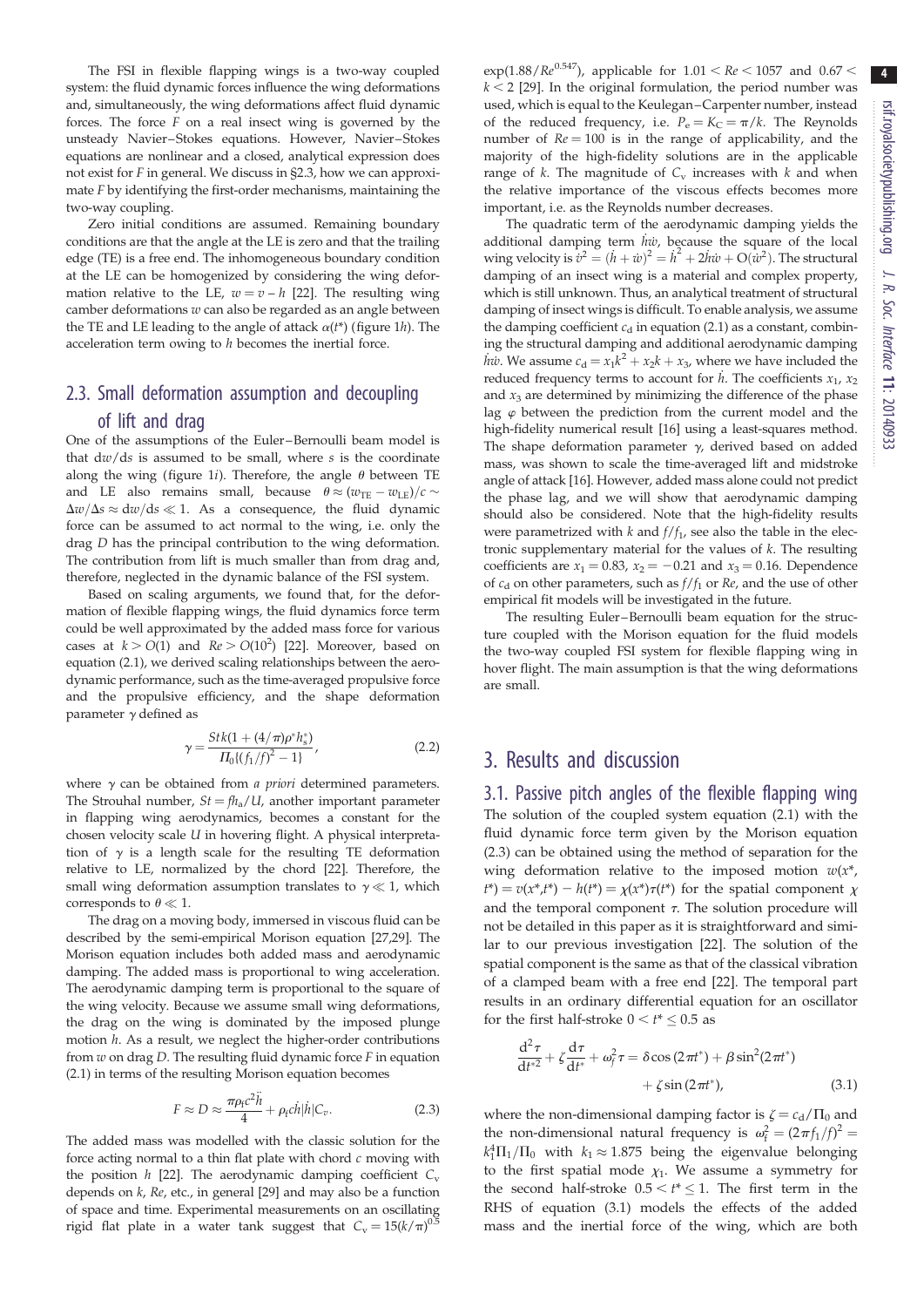<span id="page-4-0"></span>

Figure 2. Comparison of the resulting angles: (a) end-of-the-stroke angle of attack owing to passive pitch  $\alpha_{e}$ , (b) midstroke angle  $\alpha_{m}$ , (c) phase lag  $\varphi$  and (d) angular amplitude  $\alpha_a$  as a function of frequency ratio f/f<sub>1</sub>. (Red open circles) Current analytical model; (black times symbol) high-fidelity model [\[16\]](#page-8-0).

acceleration-related. The second term represents the aerodynamic damping term, and the third term is owing to the structural damping. The coefficients  $\delta$  and  $\beta$  are defined as  $\delta = 2\pi^2 Stk(1+(4/\pi)\rho^*h_s^*)/\Pi_0$  and  $\beta = C_v/H_0$ .

The solution of equation (3.1) is

$$
\tau(t^*) = \tau_{\text{transient}} + \tau_{\text{acceleration}} + \tau_{\text{aerodynamic}} + \tau_{\text{damping}} \tag{3.2}
$$

with

$$
\tau_{\text{transient}} = e^{-(\zeta/2)t} \left\{ A \sin\left(\sqrt{\omega_f^2 - \left(\frac{\zeta}{2}\right)^2 t^*}\right) \right.\n\left. + B \cos\left(\sqrt{\omega_f^2 - \left(\frac{\zeta}{2}\right)^2 t^*}\right) \right\},
$$
\n
$$
\tau_{\text{acceleration}} = \delta \frac{\left[(-4\pi^2 + \omega_f^2)\cos(2\pi t^*) + 2\pi\zeta\sin(2\pi t^*)\right]}{(-4\pi^2 + \omega_f^2)^2 + (2\pi\zeta)^2},
$$
\n
$$
\tau_{\text{aerodynamic}} = \frac{\beta}{2} \left[ \frac{1}{\omega_f^2} - \frac{(-16\pi^2 + \omega_f^2)\cos(4\pi t^*) + 4\pi\zeta\sin(4\pi t^*)}{(-16\pi^2 + \omega_f^2)^2 + (4\pi\zeta)^2} \right]
$$
\nand 
$$
\tau_{\text{damping}} = \frac{\zeta[-2\pi\zeta\cos(2\pi t^*) + (-4\pi^2 + \omega_f^2)\sin(2\pi t^*)]}{(-4\pi^2 + \omega_f^2)^2 + (2\pi\zeta)^2},
$$

where  $A$  and  $B$  are coefficients that can be determined from the initial conditions. Because the transient term  $T_{\text{transient}}$ of equation (3.2) will be exponentially damped out, we discuss only the effects of the remaining steady-state terms. The acceleration-related term  $T_{\text{acceleration}}$  has the same origin as  $\gamma$  and accounts for the added mass and the wing inertial force. For a system without structural damping, i.e.  $\zeta = 0$ , the proportionality coefficient of this term becomes

 $\gamma = \delta/(4\pi^2 + \omega_f^2)$ . The effects of this term were discussed in our previous work [[22\]](#page-8-0).

Analysis of the time history of the wing deformations from the high-fidelity solution showed that wing deformations can be approximated by a first-order harmonic [[16\]](#page-8-0). The departure from the first-order sinusoidal motion increased with increasing wing deformations. Because we assume small deformations, we expect the resulting wing motion to be close to a first-order harmonic. Furthermore, the imposed zero initial condition is not the same as the condition in the high-fidelity solutions: high-fidelity solutions showed nearly periodic passive pitch motions [[16\]](#page-8-0). To account for the difference in the initial condition, we first determine the wing deformations at the middle and at the end of the strokes,  $w_m = w(0.25)$  and  $w_e = w(0.5)$ , which are converted to angles of attack owing to passive pitch  $\alpha_m = \arctan(w_m)$  and  $\alpha_e = \arctan(w_e)$ , see also [figure 1](#page-2-0)h. Based on these two angles, a first-order harmonic approximation can be constructed for the angle of attack  $\alpha_{FH}(t^*) = 90^\circ - \alpha_{\alpha} \cos(2\pi t^* + \varphi)$  by solving for the phase lag  $\varphi$  and the angular amplitude  $\alpha_a$  with  $\alpha_{FH}$ (0.25) =  $\alpha_m$  and  $\alpha_{\rm FH}(0.5) = \alpha_{\rm e}$  [[16\]](#page-8-0).

For  $f/f_1$  < 0.2, the angle of attack owing to passive pitch at the end-of-the stroke  $\alpha_e$  increases with  $f/f_1$ , after which  $\alpha_e$ reduces (figure 2a). On the other hand, the midstroke angle  $\alpha_{\rm m}$  decreases with  $f/f_1$  (figure 2b). The resulting  $\varphi$  strongly correlates to  $f/f_1$ , yielding the advanced, symmetric and delayed rotation modes with increasing  $f/f_1$  (figure 2c). The rotational mode becomes symmetric at around  $f/f_1 = 0.35$ , corresponding to the maximum lift [[16\]](#page-8-0). Despite its complicated behaviour in  $f/f_1$ , the predicted  $\alpha_a$  is in reasonable agreement with the highfidelity numerical results (figure 2d). Overall, the predicted angles owing to deformations show strong agreement with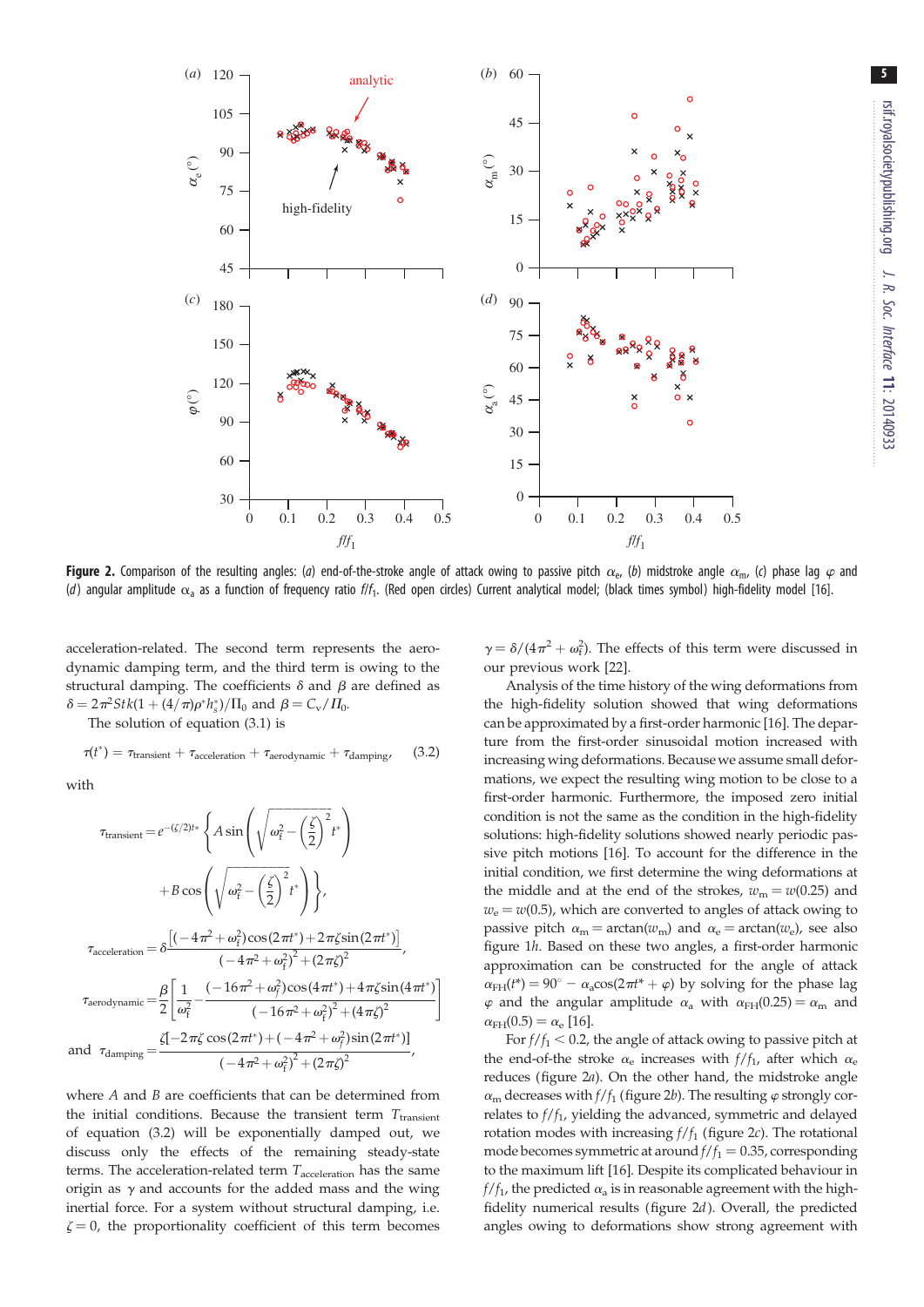

**Figure 3.** Comparison of the resulting angles: (a) midstroke angle of attack owing to passive pitch  $\alpha_m$  and (b) amplitude  $\alpha_a$  as a function of  $\gamma$ . (Red open circles) Current analytical model; (black times symbol) high-fidelity model [\[16\]](#page-8-0). Differences between the current model and high-fidelity model in (c)  $\alpha_{\rm m}$  and (d)  $\alpha_{\rm e}$  as a function of  $\gamma$ .

the high-fidelity solutions [\[16](#page-8-0)] and are able to capture the critical trend of the relation between the different rotational modes and the frequency ratio.

The angles  $\alpha_m$  and  $\alpha_a$  in [figure 2](#page-4-0)b,d show a complicated behaviour relative to  $f/f_1$ . The scattered trend is an indication that  $f/f_1$  is not a good scaling parameter for these two angles. A better scaling parameter is  $\gamma$  [[16\]](#page-8-0) as shown in figure 3, illustrating a better correlation. The angles  $\alpha_{\rm m}$  and  $\alpha_{\rm e}$  are obtained from the dynamic balance of the wing and the fluid under the small deformation assumption. As a result, the error, measured as the absolute difference between the estimated and high-fidelity solutions,  $\Delta \alpha_{\rm m}$  and  $\Delta \alpha_{\rm e}$ , increases with  $\gamma$  (figure 3c,d).

While the midstroke angle  $\alpha_m$  and amplitude  $\alpha_a$  scale with  $\gamma$ , the correct scaling for the angle owing to passive pitch at the end-of-the stroke  $\alpha_e$  and the phase lag  $\varphi$  were unknown [\[16](#page-8-0)]. A potential reason that the shape deformation parameter  $\gamma$ was not able to scale  $\varphi$  is that  $\gamma$  was derived from the added mass and inertial force, not accounting for the aerodynamic damping. As discussed further in §3.3, the good agreement in  $\alpha_e$  and the phase lag  $\varphi$  [\(figure 2](#page-4-0)*a*,*c*) suggests that contribution of aerodynamic damping is essential for the estimation of  $\varphi$ and the instantaneous wing deformation.

#### 3.2. Lift on the flexible flapping wing

In the model for the dynamic balance between the wing deformations and the fluid dynamic forces, higher-order contributions of the relative wing deformation  $w$  and  $dw/ds$  on drag were neglected. However, the relative wing deformation  $w$  and the corresponding passive pitch angle are essential for the generation of lift. In addition to the imposed plunge motion  $h$ , instantaneous lift depends on the instantaneous wing shape and the rates of wing deformation: passive pitch velocity and acceleration.

For rigid wings, the lift on a vertically oriented wing in hover is expected to be zero in general. Only under certain conditions, a pure plunge motion without pitch in fluid in rest can yield positive lift force [[41\]](#page-9-0). The resulting vortex dynamics around the wing breaks the imposed symmetry and generates a non-zero force that is perpendicular to the motion, the lift. For flexible wings, the symmetry is broken by the relative wing deformations.

In principle, a Navier –Stokes equation solver can be used with the obtained angle of attack due to passive pitch  $\alpha_{\text{FH}}$ and the imposed plunge  $h$  to obtain a high-fidelity instantaneous lift. In this study, we apply the quasi-steady model for lift on a rigid wing [[4](#page-8-0),[16](#page-8-0)] based on the plunge motion  $(h)$ and the pitch motion ( $\alpha_{FH}$ ) including their first- and secondorder time derivatives to provide an analytical model for instantaneous lift generation on a flexible wing in hover. The differences in the quasi-steady analysis and high-fidelity numerical solution were discussed in our previous work [[16\]](#page-8-0).

A quasi-steady model can be valuable in predicting the lift generation on a flexible flapping wing if a proper account can be given to address the coupling between unsteady aerodynamics and structural dynamics. This is the case even though such a model assumes that the fluid dynamic forces depend on the instantaneous wing velocities and accelerations, and can under-represent, for example, the influence from the nonlinear wing–wake interaction relevant in certain cases [[4](#page-8-0),[16\]](#page-8-0). Because a flexible wing can streamline its shape to mitigate the lift-degrading wing–wake interaction, the lack of an explicit model for the wing–wake interaction is not as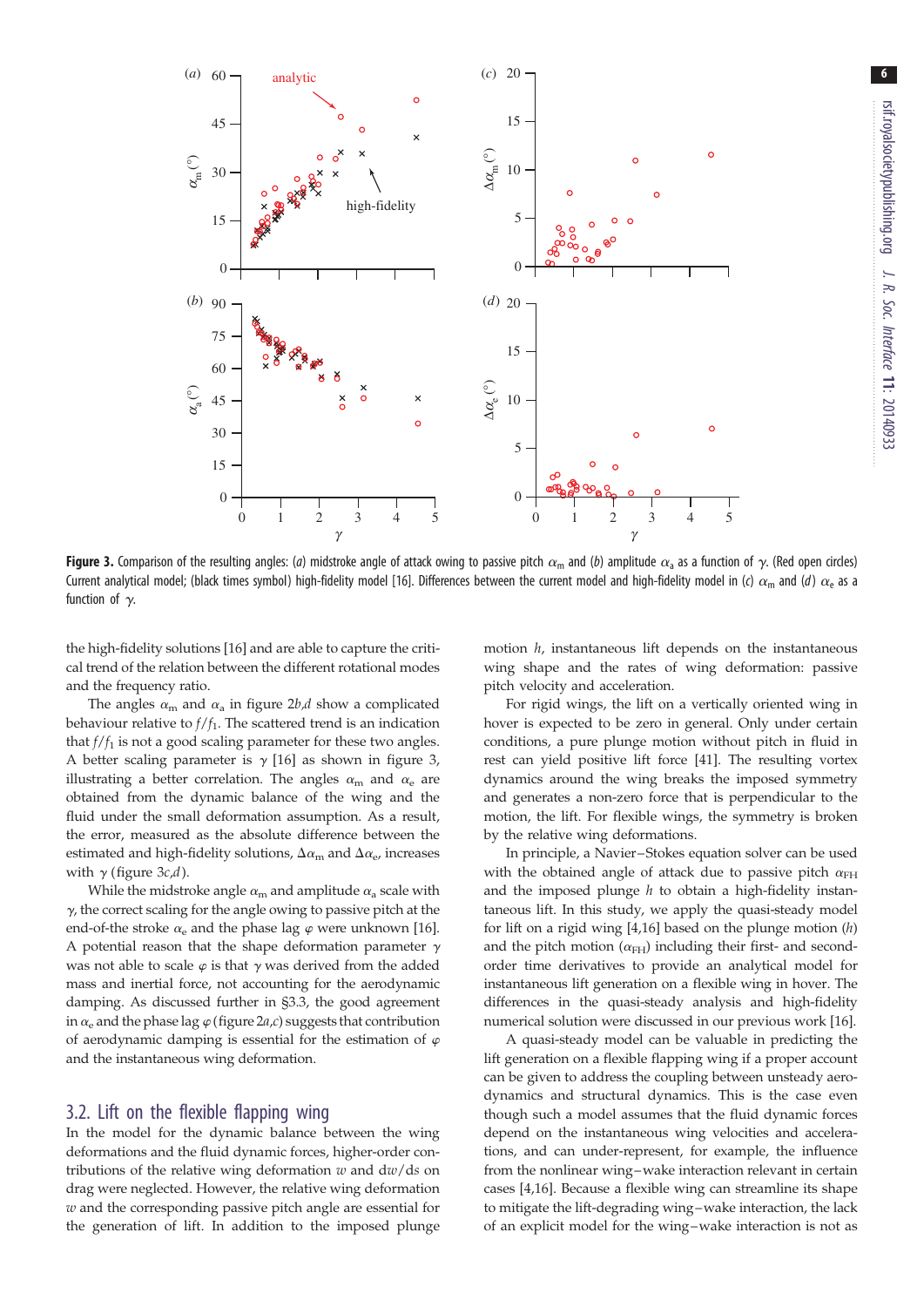

**Figure 4.** (a) Normalized time-averaged lift coefficient  $\bar{\zeta}_L^*$  as a function of  $\gamma$ . The normalization is  $\bar{\zeta}_L^* = \bar{\zeta}_L (f/f_1)^2/k$  [\[16\]](#page-8-0). (b) Mean-squared error MSE(C<sub>L</sub>) as a function of  $\gamma$  to indicate the error in the time history of lift. (c) Time-averaged lift coefficient  $\bar\epsilon_{\rm L}$  as a function of phase lag  $\varphi$ . (Red open circles) Current analytical model; (black times symbol) high-fidelity model [[16](#page-8-0)].

severe as for the rigid wings [[16\]](#page-8-0). However, the commonly employed quasi-steady model neglects the influence from the wing camber deformations [[16\]](#page-8-0).

On balance, the present model can predict both the instantaneous angle of attack  $\alpha_{FH}(t^*)$  and the corresponding lift  $C_{L}(t^{*})$ , matching well the high-fidelity solutions [\(figure 1](#page-2-0)). As a result, the overall level of agreement of the time-averaged lift coefficient  $\overline{C}_L^*$  is favourable (figure 4a). The normalization is  $\overline{C}_{\rm L}^* = \overline{C}_{\rm L}(f/\overline{f}_1)^2/k$  [\[16](#page-8-0)].

It is noted that as the wing deformations increase, the effects of  $w$  on the Morison equation become non-negligible and the predictive capability of this model worsens as expected. The error in the prediction of lift as a function of time, indicated with the mean-squared error of lift,  $MSE(C_{L}) = \sum^{N} (C_{L,num} - C_{L,pred})^{2} / N$  initially increases with  $\gamma$  (figure 4b). There were 240 time steps per half-stroke in the high-fidelity computation [\[16\]](#page-8-0), i.e.  $N = 240$ . However,  $MSE(C<sub>L</sub>)$  does not show a linear trend with  $\gamma$ . The resulting error also depends on the error introduced in the quasi-steady model for lift as evident from the difference in resulting lift [\(figure 1](#page-2-0)f), for the case where the wing deformations, predicted from the current model, matches well with the high-fidelity numerical results [\(figure 1](#page-2-0)c). Furthermore, we empirically determined the coefficient for the structural and aerodynamic damping terms. In addition, as the firstorder harmonic representation of the passive pitch neglects the higher-order transient response of the wing structure, which can contribute to the observed differences in the resulting lift [[16\]](#page-8-0).

# 3.3. Interplay between acceleration-related and aerodynamic damping forces

For dynamically scaled, rigid, fruit fly wings with active rotations, a midstroke angle of attack of  $40^{\circ} < \alpha_{\rm m} < 50^{\circ}$  generated the optimal lift when the wing rotation is slightly advanced relative to the translation [[4,6\]](#page-8-0). For these advanced rotation modes, the lift was slightly higher than at symmetric rotation owing to the rotational force [\[4,6\]](#page-8-0), whereas the delayed rotation performed the worst [\[4\]](#page-8-0). For passive pitch of a deformed wing, the rotational force is not as dominant owing to the compliant nature of the wing [\[16](#page-8-0),[42\]](#page-9-0). As a result, the advanced rotation mode does not necessarily produce a higher lift (figure 4c). For the case considered, the highest lift was obtained when the passive pitch is nearly symmetric; this finding is very consistent with measurements of hovering fruit flies [\[14](#page-8-0)], honeybees [\[15](#page-8-0)], hoverflies [\[43](#page-9-0)] and hymenopterans in general [[9](#page-8-0)].

Analysis of individual contributions of the accelerationrelated force, i.e. wing inertial force and added mass, and aerodynamic damping evince the FSI of the passive pitch rotation for the considered cases. The acceleration-related force has the greatest contribution at lower  $f/f_1$  for  $\alpha_e$  [\(figure 5](#page-7-0)a). However, as  $f/f_1$  increases, the aerodynamic damping starts to play a more dominant role. Around  $f/f_1 = 0.35$ , corresponding to symmetric rotation (figure 4c) and optimal lift [\[16](#page-8-0)] with a lift coefficient of 1.8, both forces offset each other. The observation that the highest lift is obtained at a subresonance frequency ratio is consistent with numerous experimental measurements [[21](#page-8-0),[44](#page-9-0),[45](#page-9-0)]. At the midstroke, where the translational velocity is at its maximum, both acceleration and aerodynamic damping forces work in the same direction, causing larger wing deformations and, therefore, higher angle of attack owing to passive pitch  $\alpha_{\rm m}$  ([figure 5](#page-7-0)b), resulting in a high lift coefficient. While the translational acceleration is zero at the midstroke, the acceleration from the resulting passive wing rotation can help generating higher lift.

## 4. Concluding remarks

The fundamental limitation of the simplified model is the lack of information of the key input parameters, such as the lift coefficient as a function of angle of attack in the quasi-steady model [[4](#page-8-0)], the aerodynamic damping coefficient  $C_v$  in the Morison equation [\[29](#page-8-0)] or the damping coefficient  $c<sub>d</sub>$ . These coefficients are empirically determined from various experiments. The major merit of this study is that based on the insight learned from the previously conducted high-fidelity simulations, along with the empirical observations made in the literature, we have substantially enhanced the usefulness of analytical models by providing much improved predictive capability. Our results help to understand the complex, and intriguing physics of flexible flapping wings of insects.

Of course, a real insect wing is three-dimensional and intriguingly complex. For example, some insects show figure-8, O-shaped or U-shaped flapping patterns [[4,9,14](#page-8-0)[,46](#page-9-0)]. Moreover, the wing motions are three-dimensional with wing rotation at the wing root [[14\]](#page-8-0). In this study, we focus on the role of chord wise flexibility and passive pitch in two-dimensional plunge motion. It is noted that the structural damping of insects is difficult to measure owing to their complicated wing structures, and an empirical fit for the structural damping term needs to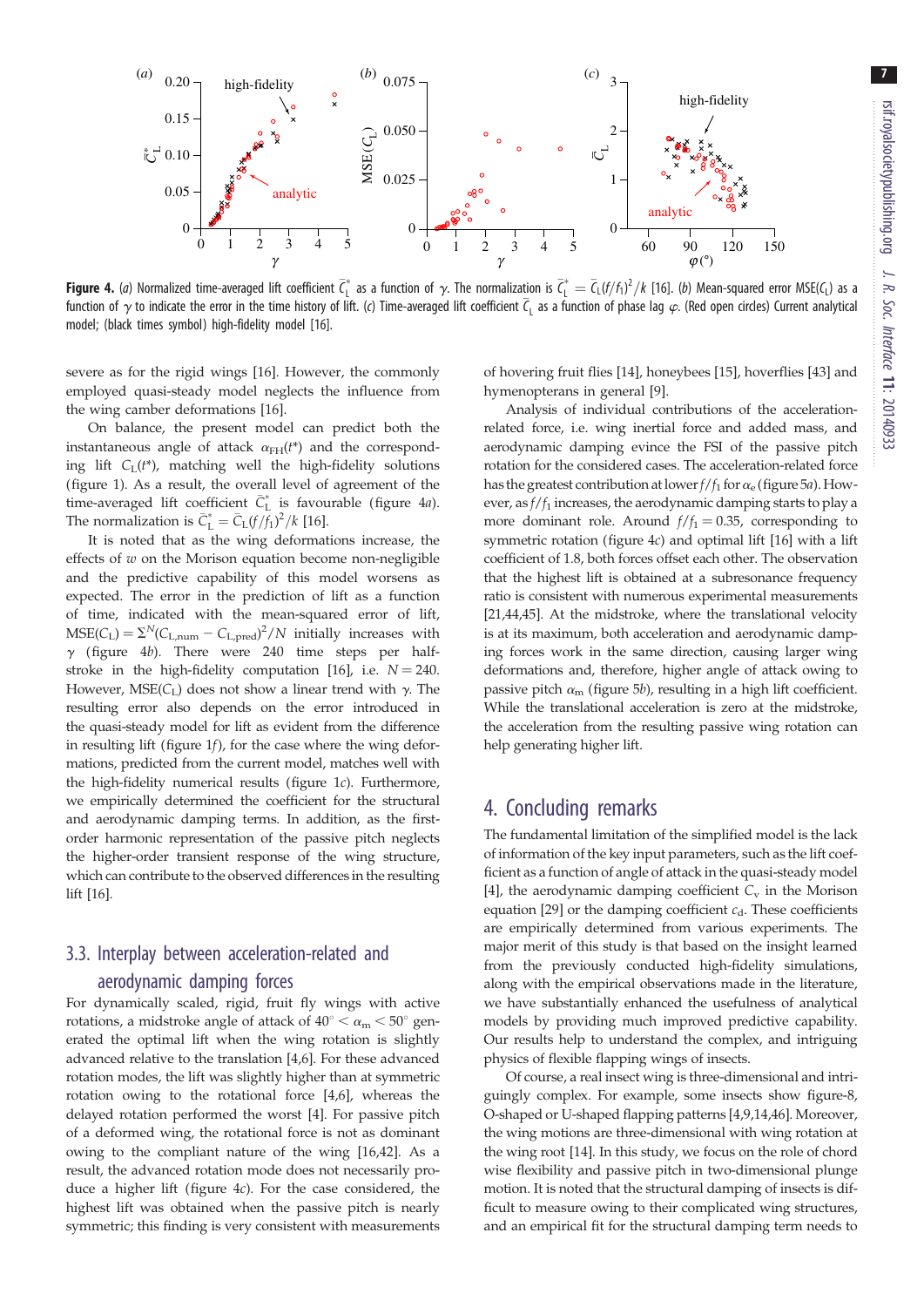<span id="page-7-0"></span>

**Figure 5.** Qualitative comparisons of the angle of attack owing to passive pitch components of  $\alpha_e$  and  $\alpha_m$  at the end-of-the-stroke (a,c) and midstroke (b,d), respectively. The trends in (a,b) are determined with a smoothed spline fit to the discrete data in (c,d). (Black solid line,  $\Delta$ ) Acceleration-related component; (blue solid line,  $\nabla$ ) aerodynamic damping component; (red solid line, open circles) total angle of attack owing to passive pitch.

be obtained from high-fidelity numerical simulations or physical experiments. Development of analytical models towards more realistic wing kinematics [[46\]](#page-9-0) with nonlinear beam models with higher accuracies for larger wing deformations is planned as future work.

The present model highlights the principal mechanisms of flapping flexible wing aerodynamics. A key feature is that we account for both acceleration-related and aerodynamic damping forces with the Morison equation, resulting in an analytical model for instantaneous wing deformation and lift. Our results suggest that aerodynamic damping is important for an accurate prediction of phase lag of passive pitch as both forces work in opposite directions at stroke ends.

By assuming small deformations, lift and drag can be decoupled, enabling an analytical analysis. Small deformation and small angle approximations have been widely used in different branches of mechanics. Euler –Bernoulli beam model in structural dynamics and thin-aerofoil theories in aerodynamics are well-known examples that have made great contribution to our understanding of mechanics. The solution of the governing partial differential equation provides needed information of both amplitude and phase of instantaneous wing deformation, leading to an analytical model for instantaneous lift. While errors of the model increase with wing deformations, in practice, even for a large passive wing rotation amplitude of  $45^{\circ}$ , which is beyond the small angle regime, the qualitative trend matches the high-fidelity solution. In addition, it is well documented in the literature [[22,37](#page-8-0)] that if the wing becomes too flexible, the performance deteriorates.

The proposed model can be used as a fast, accurate model providing information needed to understand the flight dynamics of insects and flapping micro flying robots.

Data accessibility. A list of data points is uploaded as the electronic supplementary material.

Acknowledgements. C.K. thanks Dr Keith Hollingsworth of the University of Alabama in Huntsville for the fruitful discussions on the Morison equation.

## Appendix A

The  $\gamma$ -scaling relationship [\[22](#page-8-0)] between the time-averaged force  $\bar{C}_F$  on the flexible flapping wing and  $\gamma$  was shown to be consistent with the relationship that was based on an experiment in air [[20,21](#page-8-0)]. The scaling is also consistent with recent experiments performed in water [[47\]](#page-9-0). The consistency between the  $\gamma$ -scaling and the water experiments can be shown as follows. The  $\gamma$ -scaling was

$$
\frac{\overline{C}_{\rm F}}{H_1} \sim \gamma,\tag{A1}
$$

where  $\gamma$  becomes equivalent to the elastoinertial number  $N_{\rm ei}$ for air [\[22](#page-8-0)]. More recently, a similar experiment has been performed in water [[47\]](#page-9-0) from which a scaling relationship for forward flight was observed as

$$
\frac{Fc}{Eh_s^3}\frac{1}{AR} \sim f^*,\tag{A2}
$$

where AR is the aspect ratio of the wing. The frequency ratio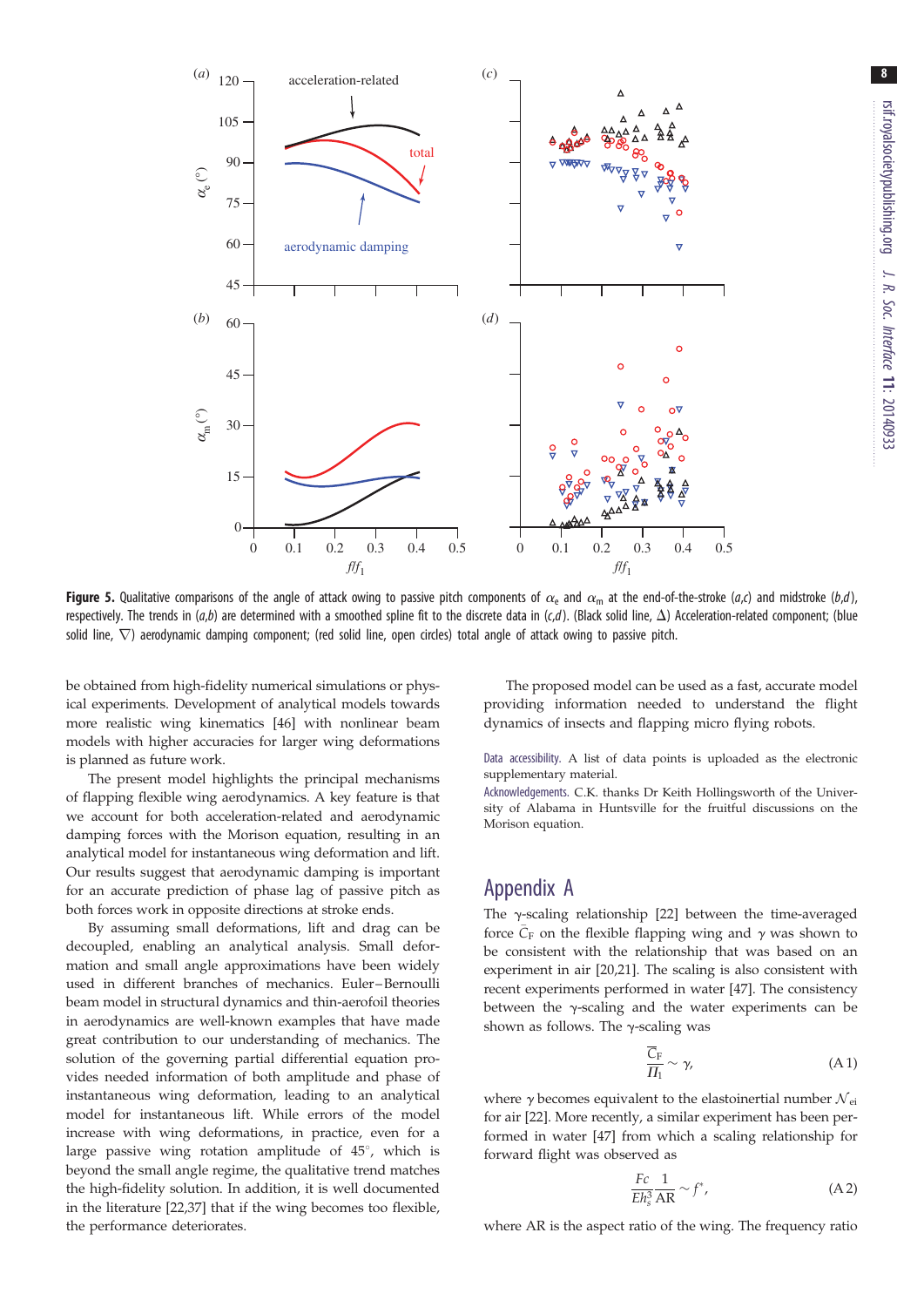<span id="page-8-0"></span> $f^*$  was empirically determined by locating the maximum wing tip deflection, which includes the effects of added mass. It can be shown that the empirically determined scaling for flapping wings in water, equation (A 2), is also consistent with the scaling that we proposed, equation (A 1), because

$$
\frac{\overline{C}_F}{\overline{H_1}} = \frac{(F/(1/2)\rho_f U^2 S)}{(E h_s^3/12\rho_f U^2 c^3)} = \frac{Fc}{E h_s^3} \frac{24}{AR} \sim \frac{Fc}{E h_s^3} \frac{1}{AR},
$$

# **References**

- 1. Magnan A. 1934 Le vol des insectes. Paris, France: Hermann.
- 2. Weis-Fogh T. 1973 Quick estimates of flight fitness in hovering animals, including novel mechanisms for lift production. *J. Exp. Biol.* **59**,  $169 - 230$ .
- 3. Ellington CP, van den Berg C, Willmott AP, Thomas ALR. 1996 Leading-edge vortices in insect flight. Nature 384, 626– 630. ([doi:10.1038/](http://dx.doi.org/10.1038/384626a0) [384626a0\)](http://dx.doi.org/10.1038/384626a0)
- 4. Dickinson MH, Lehmann F-O, Sane SP. 1999 Wing rotation and the aerodynamic basis of insect flight. Science 284, 1954 – 1960. ([doi:10.1126/science.284.](http://dx.doi.org/10.1126/science.284.5422.1954) [5422.1954\)](http://dx.doi.org/10.1126/science.284.5422.1954)
- 5. Birch JM, Dickinson MH. 2003 The influence of wing –wake interactions on the production of aerodynamic forces in flapping flight. J. Exp. Biol. 206, 2257– 2272. [\(doi:10.1242/jeb.00381\)](http://dx.doi.org/10.1242/jeb.00381)
- 6. Sane SP, Dickinson MH. 2002 The aerodynamic effects of wing rotation and a revised quasi-steady model of flapping flight. J. Exp. Biol. 205, 1087 – 1096.
- 7. Shyy W, Aono H, Kang C, Liu H. 2013 An introduction to flapping wing aerodynamics. New York, NY: Cambridge University Press.
- 8. Walker SM, Thomas ALR, Taylor GK. 2009 Deformable wing kinematics in the desert locust: how and why do camber, twist and topography vary through the stroke? J. R. Soc. Interface 6, 735– 747. ([doi:10.1098/rsif.2008.0435\)](http://dx.doi.org/10.1098/rsif.2008.0435)
- 9. Lehmann F-O, Gorb S, Nasir N, Schützner P. 2011 Elastic deformation and energy loss of flapping fly wings. J. Exp. Biol. 214, 2949– 2961. ([doi:10.1242/](http://dx.doi.org/10.1242/jeb.045351) [jeb.045351](http://dx.doi.org/10.1242/jeb.045351))
- 10. Curet OM, Swartz SM, Breuer KS. 2013 An aeroelastic instability provides a possible basis for the transition from gliding to flapping flight. J. R. Soc. Interface 10, 20120940. ([doi:10.1098/rsif.](http://dx.doi.org/10.1098/rsif.2012.0940) [2012.0940\)](http://dx.doi.org/10.1098/rsif.2012.0940)
- 11. Ennos AR. 1988 The inertial cause of wing rotation in Diptera. J. Exp. Biol. 140, 161– 169.
- 12. Ishihara D, Yamashita Y, Horie T, Yoshida S, Niho T. 2009 Passive maintenance of high angle of attack and its generation during flapping translation in crane fly wing. J. Exp. Biol. 212, 3882 – 3891. [\(doi:10.1242/jeb.030684](http://dx.doi.org/10.1242/jeb.030684))
- 13. Young J, Walker SM, Bomphrey RJ, Taylor GK, Thomas ALR. 2009 Details of insect wing design and deformation enhance aerodynamic function and flight efficiency. Science 325, 1549– 1552. ([doi:10.](http://dx.doi.org/10.1126/science.1175928) [1126/science.1175928\)](http://dx.doi.org/10.1126/science.1175928)
- 14. Fry SN, Sayaman R, Dickinson MH. 2005 The aerodynamics of hovering flight in Drosophila. J. Exp. Biol. 208, 2303–2318. [\(doi:10.1242/jeb.01612](http://dx.doi.org/10.1242/jeb.01612))
- 15. Altshuler DL, Dickson WB, Vance JT, Roberts SP, Dickinson MH. 2005 Short-amplitude highfrequency wing strokes determine the aerodynamics of honeybee flight. Proc. Natl Acad. Sci. USA 102, 18 213– 18 218. [\(doi:10.1073/pnas.0506590102](http://dx.doi.org/10.1073/pnas.0506590102))
- 16. Kang C, Shyy W. 2013 Scaling law and enhancement of lift generation of an insect-size hovering flexible wing. J. R. Soc. Interface 10, 20130361. ([doi:10.1098/rsif.2013.0361\)](http://dx.doi.org/10.1098/rsif.2013.0361)
- 17. Nakata T, Liu H. 2012 Aerodynamic performance of a hovering hawkmoth with flexible wings: a computational approach. Proc. R. Soc. B 279, 722 – 731. [\(doi:10.1098/rspb.2011.1023](http://dx.doi.org/10.1098/rspb.2011.1023))
- 18. Eldredge JD, Toomey J, Medina A. 2010 On the roles of chord-wise flexibility in a flapping wing with hovering kinematics. J. Fluid Mech. 659, 94-115. [\(doi:10.1017/S0022112010002363\)](http://dx.doi.org/10.1017/S0022112010002363)
- 19. Vanella M, Fitzgerald T, Preidikman S, Balaras E, Balachandran B. 2009 Influence of flexibility on the aerodynamic performance of a hovering wing. J. Exp. Biol. 212, 95 – 105. ([doi:10.1242/jeb.016428\)](http://dx.doi.org/10.1242/jeb.016428)
- 20. Thiria B, Godoy-Diana R. 2010 How wing compliance drives the efficiency of self-propelled flapping flyers. Phys. Rev. E 82, 15303. ([doi:10.](http://dx.doi.org/10.1103/PhysRevE.82.015303) [1103/PhysRevE.82.015303\)](http://dx.doi.org/10.1103/PhysRevE.82.015303)
- 21. Ramananarivo S, Godoy-Diana R, Thiria B. 2011 Rather than resonance, flapping wing flyers may play on aerodynamics to improve performance. Proc. Natl Acad. Sci. USA 108, 5964– 5969. [\(doi:10.1073/](http://dx.doi.org/10.1073/pnas.1017910108) [pnas.1017910108](http://dx.doi.org/10.1073/pnas.1017910108))
- 22. Kang C, Aono H, Cesnik CES, Shyy W. 2011 Effects of flexibility on the aerodynamic performance of flapping wings. *J. Fluid Mech.* 689,  $32-74$ . [\(doi:10.](http://dx.doi.org/10.1017/jfm.2011.428) [1017/jfm.2011.428\)](http://dx.doi.org/10.1017/jfm.2011.428)
- 23. Lamb H. 1945 Hydrodynamics, 6th edn. New York, NY: Dover.
- 24. Saffman PG. 1995 Vortex dynamics. New York, NY: Cambridge University Press.
- 25. Theodorsen T. 1935 General theory of aerodynamic instability and the mechanism of flutter. NACA Rep. 496.
- 26. Sun M. 2014 Insect flight dynamics: stability and control. Rev. Mod. Phys. 86, 615 – 646. ([doi:10.](http://dx.doi.org/10.1103/RevModPhys.86.615) [1103/RevModPhys.86.615\)](http://dx.doi.org/10.1103/RevModPhys.86.615)
- 27. Morison JR, O'Brien MP, Johnson JW, Schaaf SA. 1950 The force exerted by surface waves on piles. Pet. Trans. **189**, 149 - 154.

for the LHS of equation (A 1), where  $S = AR c^2$  is the area of a rectangular wing.

In our study, we considered the added mass as an external fluid dynamic force, which is included in the definition of  $\gamma$ . Alternatively, because added mass is proportional to the acceleration, a modified natural frequency can be established that includes the effects of added mass, i.e. the empirical frequency ratio  $f^*$  [\[47](#page-9-0)].

- 28. Trizila P, Kang C, Aono H, Shyy W, Visbal M. 2011 Low-Reynolds-number aerodynamics of a flapping rigid flat plate. AIAA J. 49, 806– 823. [\(doi:10.2514/](http://dx.doi.org/10.2514/1.J050827) [1.J050827](http://dx.doi.org/10.2514/1.J050827))
- 29. Shih CC, Buchanan HJ. 1971 The drag on oscillating flat plates in liquids at low Reynolds numbers. J. Fluid Mech. 48, 229– 239. [\(doi:10.1017/](http://dx.doi.org/10.1017/S0022112071001563) [S0022112071001563\)](http://dx.doi.org/10.1017/S0022112071001563)
- 30. Zhao L, Huang Q, Deng X, Sane SP. 2010 Aerodynamic effects of flexibility in flapping wings. J. R. Soc. Interface 7, 485– 497. ([doi:10.1098/rsif.](http://dx.doi.org/10.1098/rsif.2009.0200) [2009.0200](http://dx.doi.org/10.1098/rsif.2009.0200))
- 31. Combes SA, Daniel TJ. 2003 Flexural stiffness in insect wings I. Scaling and the influence of wing venation. J. Exp. Biol. 206, 2979– 2987. ([doi:10.](http://dx.doi.org/10.1242/jeb.00523) [1242/jeb.00523\)](http://dx.doi.org/10.1242/jeb.00523)
- 32. Lucas KN, Johnson N, Beaulieu WT, Cathcart E, Tirrell G, Colin SP, Gemmell BJ, Dabiri JO, Costello JH. 2014 Bending rules for animal propulsion. Nat. Commun. 5, 1– 7. ([doi:10.1038/](http://dx.doi.org/10.1038/ncomms4293) [ncomms4293](http://dx.doi.org/10.1038/ncomms4293))
- 33. Wang ZJ, Birch JM, Dickinson MH. 2004 Unsteady forces and flows in low Reynolds number hovering flight: two-dimensional computations vs robotic wing experiments. J. Exp. Biol. 207, 449– 460. ([doi:10.1242/jeb.00739\)](http://dx.doi.org/10.1242/jeb.00739)
- 34. Ferreira de Sousa PJSA, Allen JJ. 2011 Thrust efficiency of harmonically oscillating flexible flat plates. J. Fluid Mech. 674, 43 – 66. [\(doi:10.1017/](http://dx.doi.org/10.1017/S0022112010006373) [S0022112010006373\)](http://dx.doi.org/10.1017/S0022112010006373)
- 35. Birch JM, Dickinson MH. 2001 Spanwise flow and the attachment of the leading-edge vortex on insect wings. Nature 412, 729– 733. ([doi:10.](http://dx.doi.org/10.1038/35089071) [1038/35089071\)](http://dx.doi.org/10.1038/35089071)
- 36. Shyy W, Trizila P, Kang C, Aono H. 2009 Can tip vortices enhance lift of a flapping wing? AIAA J. 47, 289– 293. [\(doi:10.2514/1.41732\)](http://dx.doi.org/10.2514/1.41732)
- 37. Shyy W, Aono H, Chimakurthi SK, Trizila P, Kang C-K, Cesnik CES, Liu H. 2010 Recent progress in flapping wing aerodynamics and aeroelasticity. Prog. Aerosp. Sci. 46, 284– 327. ([doi:10.1016/j.](http://dx.doi.org/10.1016/j.paerosci.2010.01.001) [paerosci.2010.01.001](http://dx.doi.org/10.1016/j.paerosci.2010.01.001))
- 38. Shyy W, Liu H. 2007 Flapping wings and aerodynamic lift: the role of leading-edge vortices. AIAA J. 45, 2817– 2819. ([doi:10.2514/1.33205](http://dx.doi.org/10.2514/1.33205))
- 39. Wang ZJ. 2005 Dissecting insect flight. Annu. Rev. Fluid Mech. 37, 183– 210. [\(doi:10.1146/annurev.](http://dx.doi.org/10.1146/annurev.fluid.36.050802.121940) [fluid.36.050802.121940](http://dx.doi.org/10.1146/annurev.fluid.36.050802.121940))
- 40. Alben S, Shelley M. 2005 Coherent locomotion as an attracting state for a free flapping body. Proc. Natl